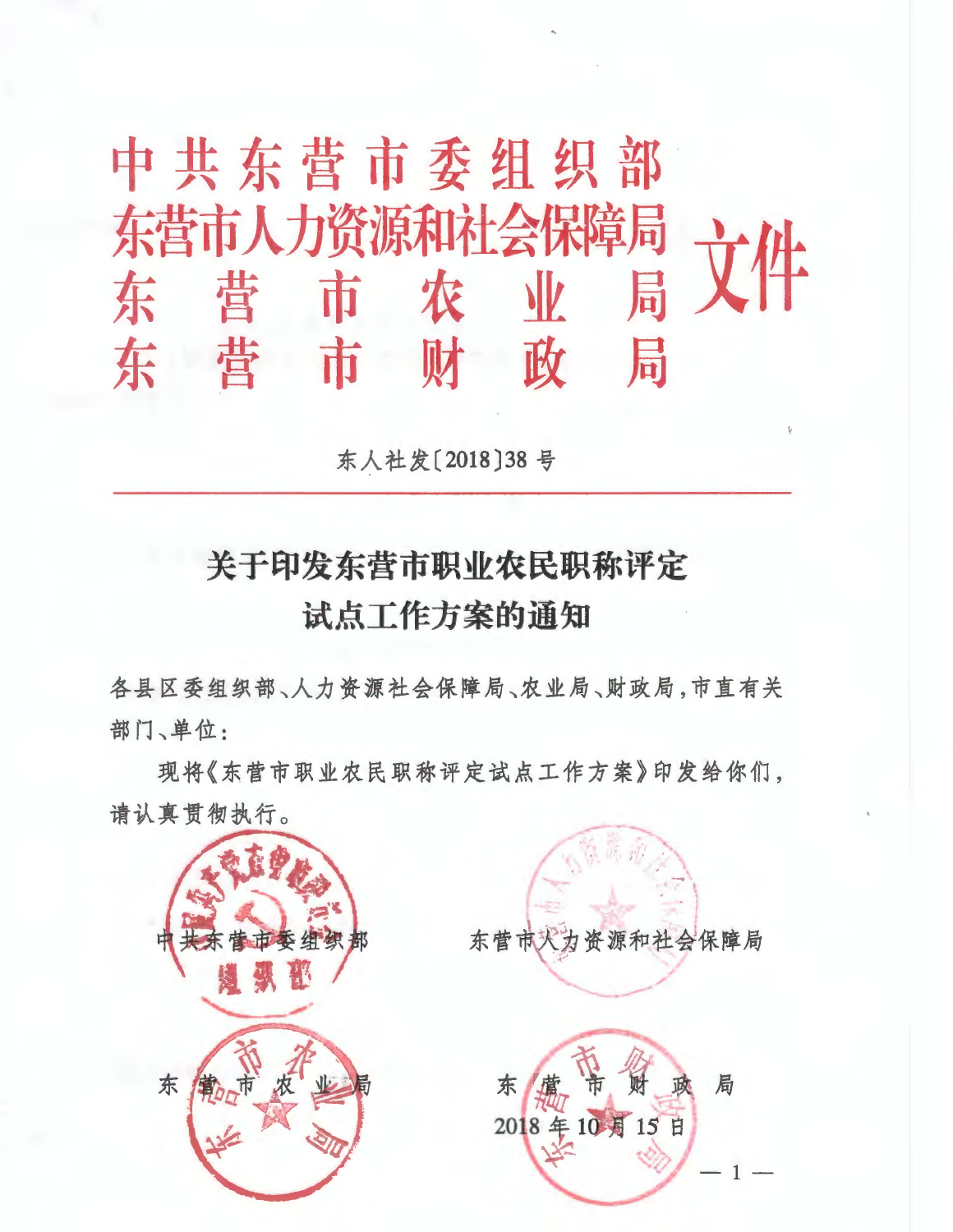# 东营市职业农民职称评定试点工作方案

为推进乡村人才振兴,根据《山东省乡村振兴战略规划(2018) - 2022 年)》(鲁发[2018] 20号)、《关于深化职称制度改革的实施 意见》(鲁办发[2018]1号)等有关要求, 现就开展职业农民职称 评定试点工作制定如下方案。

## **一、总体要求**

以习近平新时代中国特色社会主义思想为指导,全面贯彻落 实习近平总书记关于实施乡村振兴战略的重要指示和党的十九大 精神,按照深化职称制度改革的方向和要求,坚持服务发展、激励 创新,坚持遵循规律、科学评价,坚持以用为本、创新机制,建立符 合职业农民特点的职称评价标准和评定办法,为推进乡村振兴提 供人才和智力支持。

# 二、评定范**围和对象**

评定专业包括种植、养殖、农产品加工等。评定对象主要是我 市种养大户、家庭农场、农民合作社、农业企业及农业社会化服务 组织中从事农业专业技术工作的骨干人员。

初步开展职业农民初级、中级职称评定,职称名称分别为农民 **助理农艺师、农民农艺师。** 

 $-2-$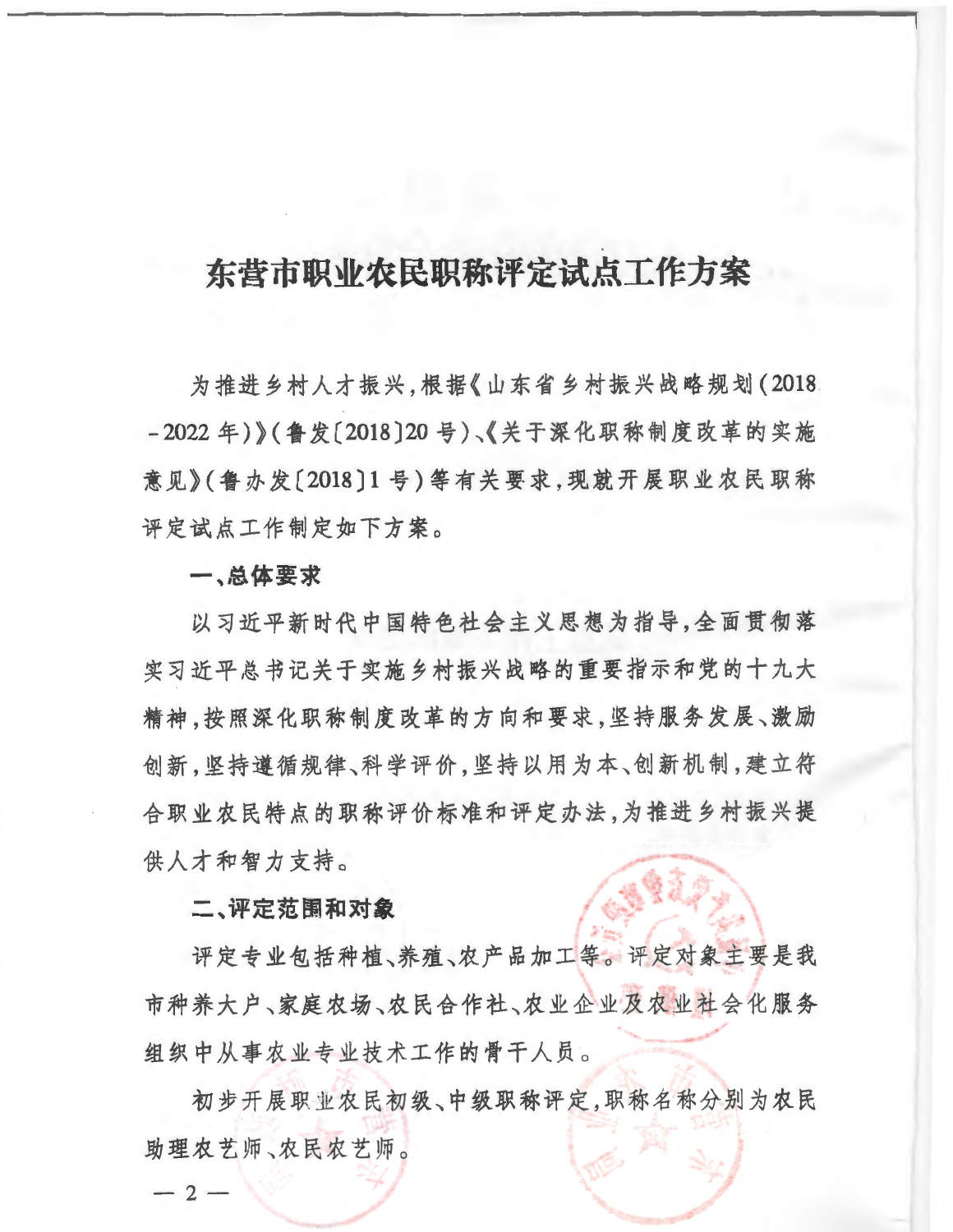# 三、申报条件

(一)申报职业农民职称的人员必须拥护党的路线、方针和政 策,热爱农业,献身农村,遵纪守法,具有良好的职业道德和社会公 德,享有良好社会声誉,群众公认度高;无生产和质量安全事故,无 不良诚信记录,无破坏生态环境等违法违规行为。

(二)掌握一定的现代农业技术,实践经验丰富,推广、示范、 带动能力强,生产经营或指导服务达到一定的产业规模和经济效 益,并具备下列条件之一:

1. 作物蔬菜类。粮食、棉花等作物面积 200 亩以上;蔬菜、瓜 果露天面积30亩以上或设施面积10亩以上;食用菌、药材等固定 面积20亩以上。

2. 经济林果类。林业苗圃面积100 亩以上:保护地栽培面积 2000 平方米以上;苹果、桃、梨等经济林基地面积30 亩以上。

3. 畜禽养殖类。养殖场(区)须饲养档案、免疫档案齐全,取 得《动物防疫合格证》,按标准配套粪污处理设施,且达到以下规 模:生猪年出栏量500头以上;奶牛存栏量100头以上;肉鸡或肉 鸭年出栏量50000只以上:蛋鸡或蛋鸭存栏量10000只以上;肉牛 年出栏量100头以上;羊年出栏量500只以上;兔存栏量3000只以  $\pm$ 

4. 水产养殖类。淡水池塘养殖面积50亩以上,海水池塘养殖 面积300亩以上;工厂化养殖面积2000平方米以上;水库养殖面 积500亩以上。

 $-3-$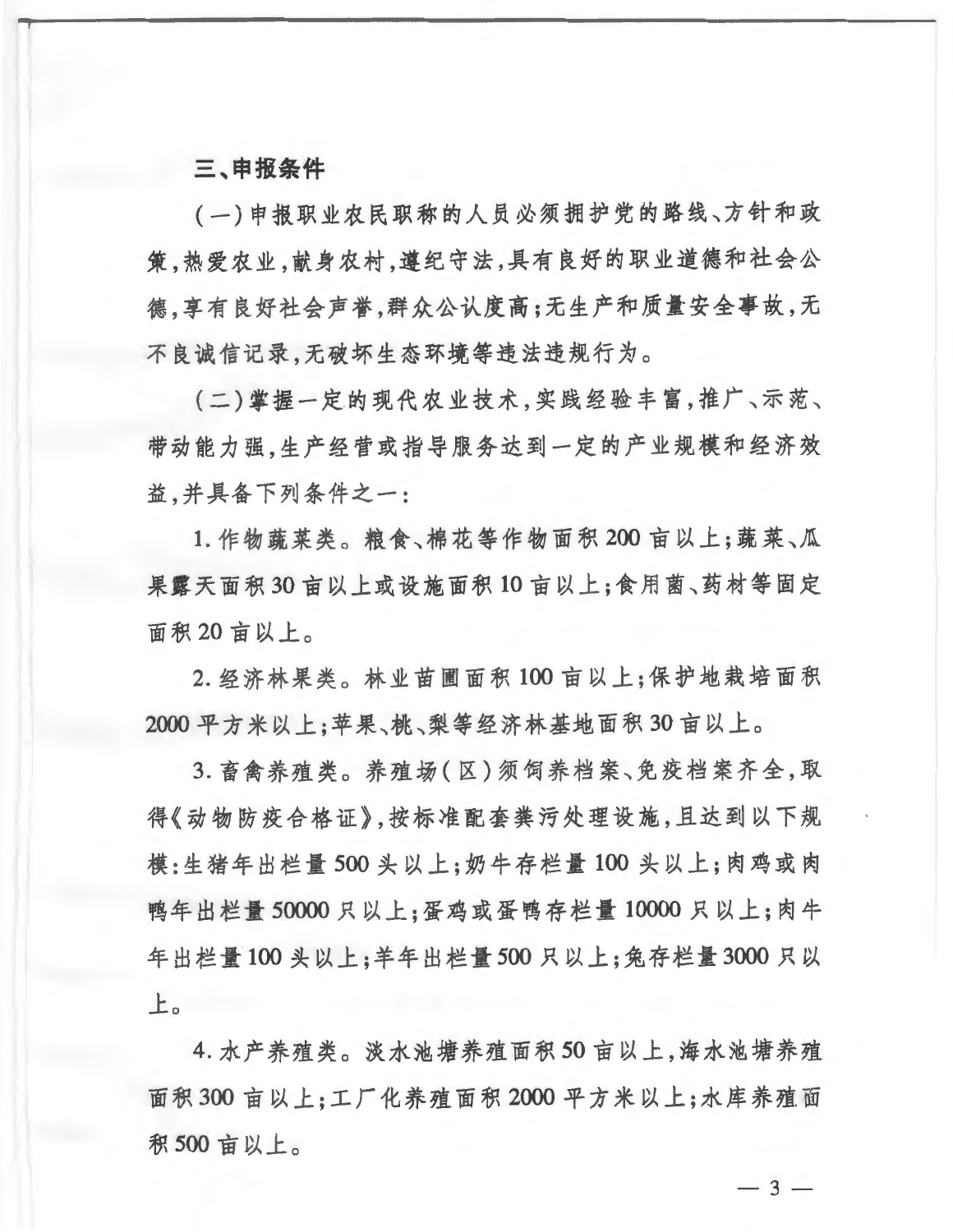5. 农产品加工类。创办或参与农产品加工企业,开展农产品 初加工,能带领一定数量的农户进入产业链条增产增收。

6. 农业社会化服务类。创办或参与农业社会化服务组织,能 为生产主体提供生产、销售等服务。

(三)申报职业农民初级职称的,还须具备下列条件:

1. 从事相应农业技术工作3年以上:

2. 积极参加农业相关业务学习培训:

3. 在农业技术推广应用中,能传授农业科技知识和技艺,进行 一般的技术指导和技术咨询服务工作。

(四)申报职业农民中级职称的,还须具备下列条件:

1. 取得职业农民初级职称3年以上:

2. 注重农业知识更新,积极参加农业相关业务学习培训:

3. 能结合当地农村经济发展情况,组织或参与农业技术的试 验、示范和推广,开展技术指导和培训,解决技术难题。

符合条件的已取得新型职业农民证书的人员,可优先参加职 业农民职称评定。

符合条件的农业类技能人员可直接申报职业农民职称,其中 取得技师以上资格的可直接申报职业农民中级职称。

对确有特殊专长,示范带动能力强,业绩贡献突出,获得县级 以上"乡村之星"、"创业之星"、"劳动模范"、"五一"劳动奖章等 与农业相关的荣誉称号的人员,不受资历等条件限制,可直接申报 职业农民中级职称。

 $-4-$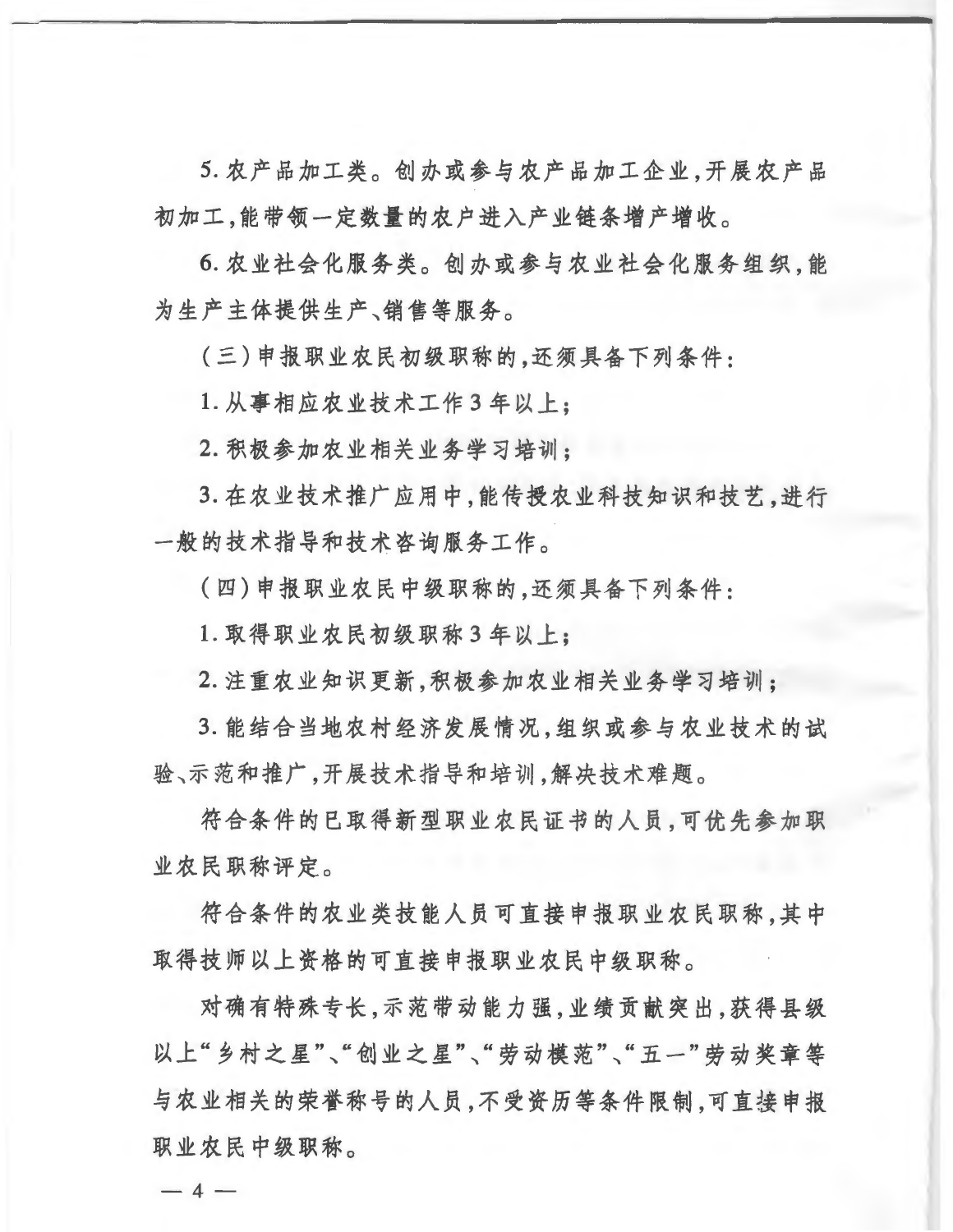# 四、申报程序

由市委组织部、市农业局、市人力资源社会保障局、市财政局 联合发文,对职业农民职称评定工作进行安排部署。

职业农民职称评定与晋升,采取本人申报,村居社区、乡镇 (街道)党委政府(办事处)、县(区)级业务主管部门和人力资源 社会保障部门逐级推荐,市职业农民职称评审委员会综合评定相 结合的办法实施。

乡镇(街道)党委政府(办事处)和县(区)级业务主管部门要 认真审查申报人员提报材料的合法性、真实性和有效性,并组织推 荐工作,分别成立相应的推荐委员会,对申报人员的道德品行、专 业技术水平和业绩贡献等进行综合评价,择优提出推荐人选。按 要求填写单位推荐意见并签名盖章。推荐人选名单由县区人力资 源社会保障部门统一组织公示,时间不少于5个工作日。经公示 无异议的,方可呈报市职业农民职称评审委员会办事机构。

#### 五、评定组织

(一)由市农业局组建市职业农民职称评审委员会,负责全市 职业农民初、中级职称的评定工作。经评定取得初、中级职称的人 员,由市职称主管部门颁发职称证书。

评审委员会组成原则:评审委员会成员由熟悉农业和农村经 济社会发展情况,具有较高农业专业技术水平的人员担任,其中取 得农业专业高级职称的委员不少于二分之一。根据工作需要。评 审委员会可以设立若干专业评定小组。

 $-5-$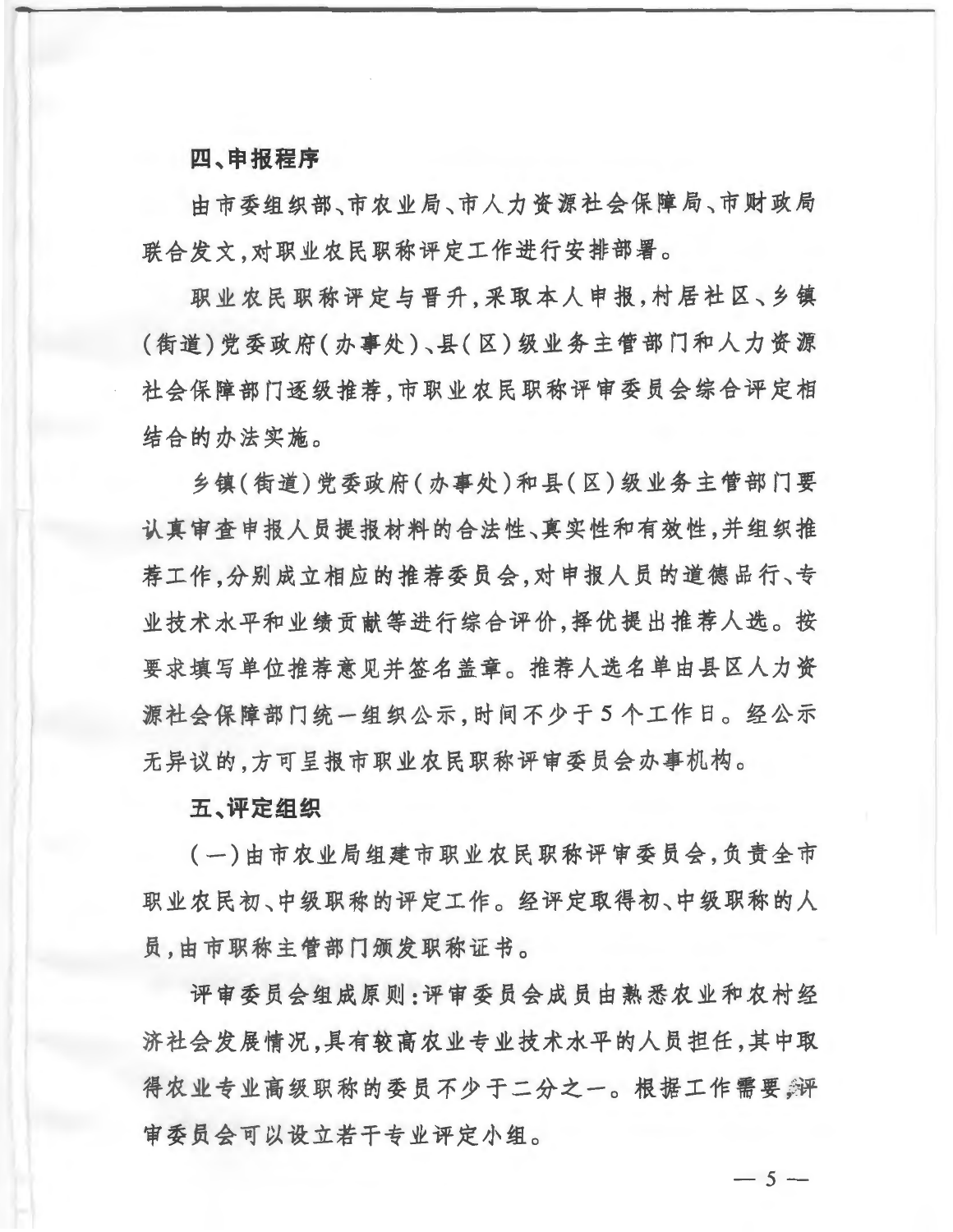(二)市职业农民职称评审委员会制定具体评定办法,破除唯 学历论文倾向,坚持业绩能力导向,将申报人员的工作实绩、技术 水平、经济社会效益和示范带动作用等作为主要评价依据。职称 评定采取实地考察、业绩展示、测试答辩和综合评议相结合的方式 进行,切实提高评定结果的科学性和公信力。

# 六、管理及待遇

(一) 职业农民职称评定原则上每年开展一次,不收取任何费 用。对取得职业农民初级、中级职称的个人,分别给予3000元、 5000元的一次性补助,补助资金由市财政列支。

(二)新型农业生产经营主体中有一定比例成员取得职业农 民职称的,作为优先认定市级示范合作社、家庭农场、农业产业化 重点龙头企业等称号的重要依据。

(三)获得职业农民职称的人员享有以下权利:

1. 优先安排为科技示范主体,承担农业科技试验、示范、推广 任务并享受国家给予的良种、化肥、农药、农膜、农机具及资金等方 面的扶持:

2. 优先以技术服务、技术承包、技术入股等方式,与业务部门 或科研机构签订科技项目合同及技术合作协议,参与农业科技开 发、推广和农业生产,并取得物资、资金及政策支持;

3. 优先参加有关部门和学术群团组织举办的技术培训、科技 讲座、外出考察及学术会议等活动:

4. 优先应聘到外地传授技术,开展有偿服务活动;  $-6-$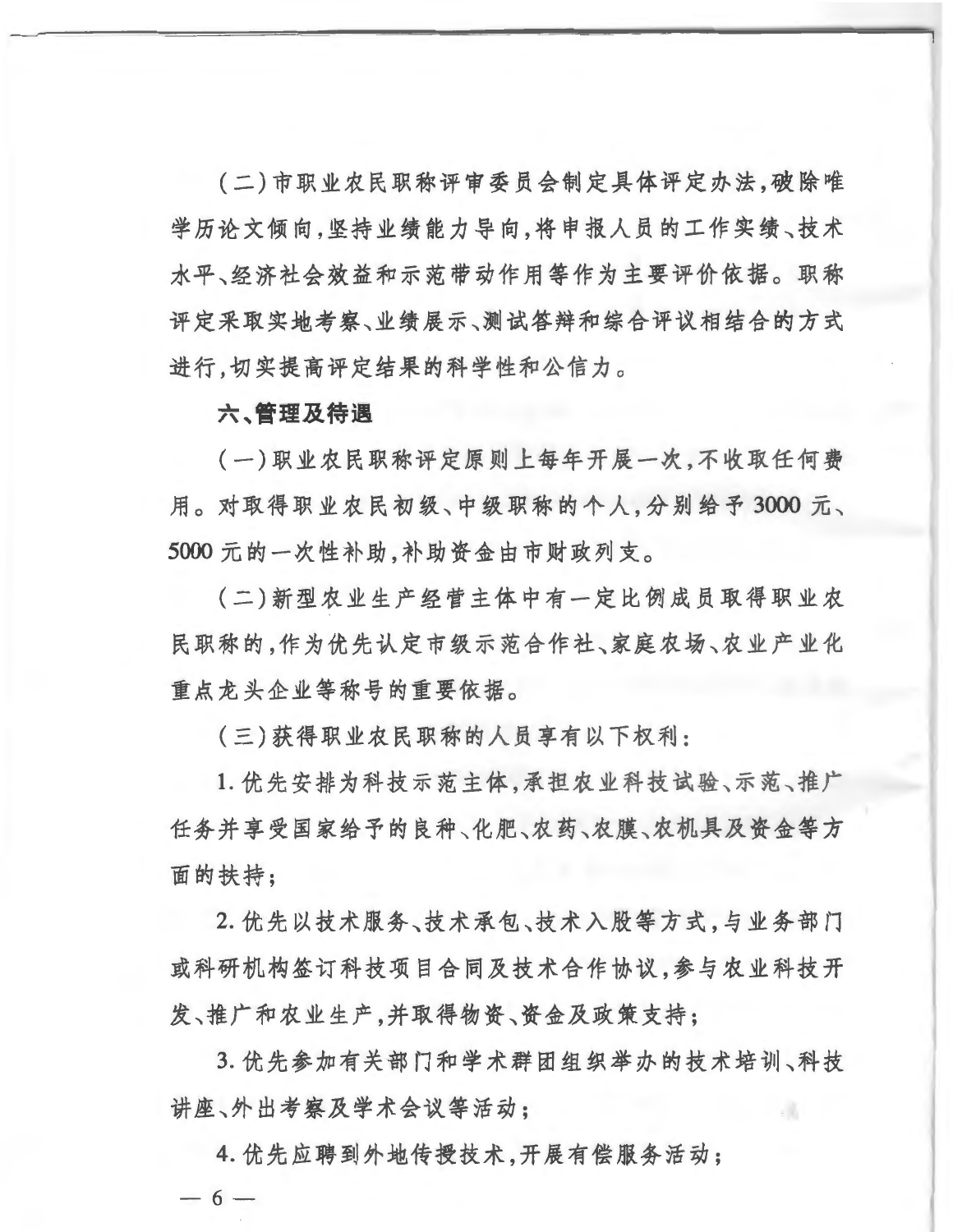5. 优先兴办农业技术经营型实体,开展农业生产技术有偿服 务,享受国家规定的信贷、税收等方面的优惠政策:

6. 纳入人才选拔、政府表彰奖励、发展党员、选拔村干部、其他 招聘招考等方面的优先对象。

(四)获得职业农民职称的人员应当承担以下义务:

1. 在推进乡村振兴战略实施中,发挥骨干和示范引领作用:

2. 带头在承包的土地和生产经营项目中试验、应用先进科学 技术,在当地做出示范,完成业务主管部门安排的农业科技试验、 示范和推广任务:

3. 积极参与组织农民技能培训, 向当地农民群众传授科技知 识,帮助群众共同致富:

4. 关心当地农业科技推广和普及应用,关心农业和农村经济 发展,向当地有关部门提出意见和建议:

5. 科学使用农业投入品, 具有强烈的环境保护和农产品质量 安全意识。

已取得职业农民职称的人员,不履行以上义务的,不得申报高 一级职业农民职称。

(五)对取得职业农民职称的人员,由县(区)级农业主管部门 建立档案,纳入职业农民培训师资库,切实发挥乡土专家的作用。

(六)职业农民职称申报评定,须坚持实事求是、公正公平、质 量第一的原则。对职称申报评定中营私舞弊、弄虚作假的人员,按 照有关规定予以严肃处理。完善诚信承诺和失信惩戒机制、对通

 $-7 -$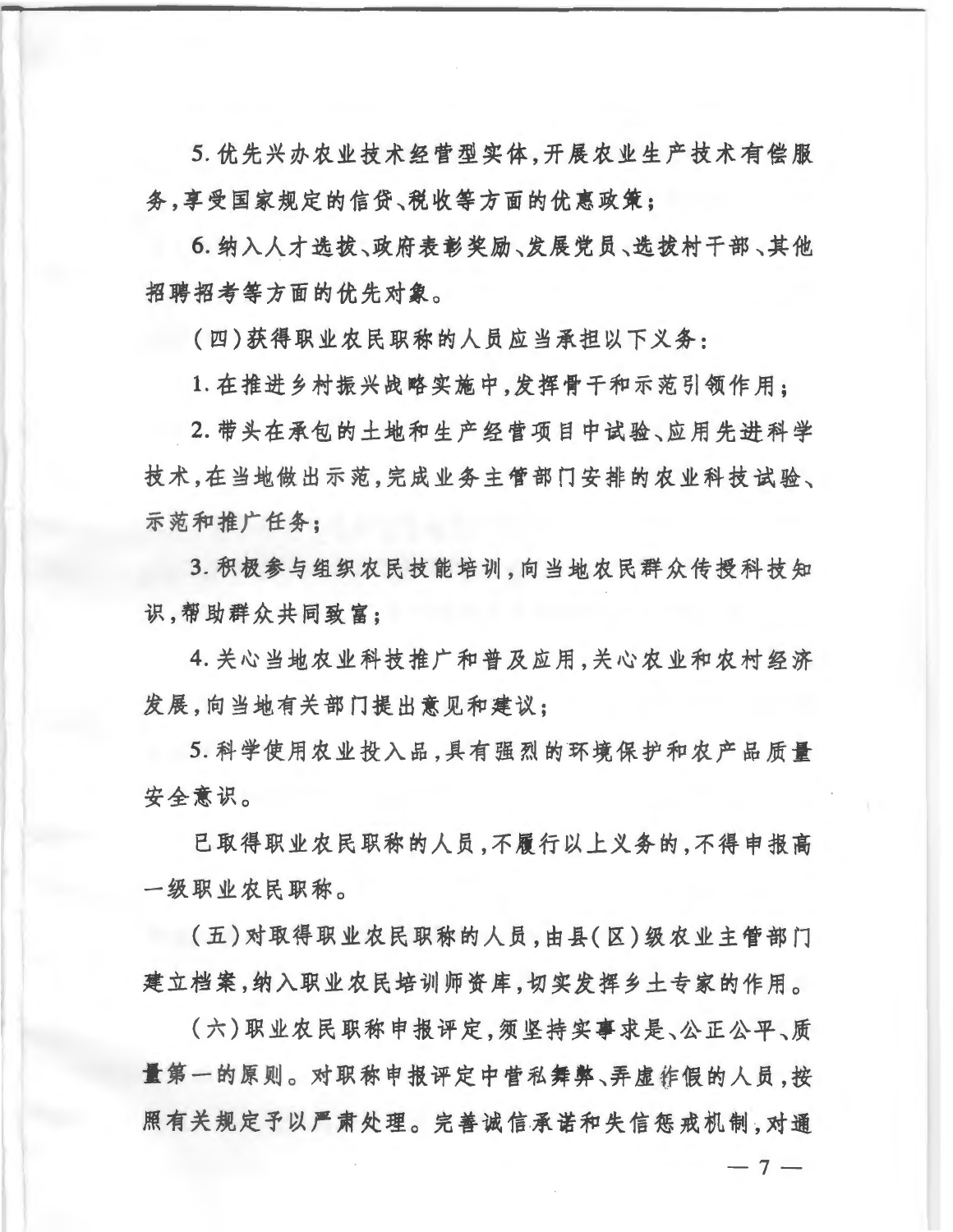过违纪违规行为取得的职称, 一律予以撤销。

## 七、实施步骤

为确保按期完成试点工作任务,根据我市情况,分以下四个阶 段进行。

(一)制定方案(2018年9月底前):在充分研究论证的基础 上, 制定我市试点工作方案, 报省人力资源社会保障厅备案。

(二)组织实施(2018年10月至2018年12月):试点工作方 案经省人力资源社会保障厅同意后及时印发,安排部署 2018 年度 职业农民职称申报工作,通过多种渠道和形式宣传试点政策,研究 制定具体评价标准和评定办法,组织开展职业农民职称评定工作。

(三)完善提高(2019 年1月至2019 年12 月) :在总结 2018 年 度职业农民职称评定工作的基础上,完善职称评价标准和评定办 法,继续开展 2019 年度职业农民职称评定工作。

(四) 总结经验(2020年6月底前): 全面总结试点工作做法和 经验, 研究提出推进下一步工作的意见和建议, 形成书面材料上报 省人力资源社会保障厅。

八、保障措施

(一)加强组织领导。成立由市委组织部、市人力资源社会保 障局、市农业局、市财政局、市林业局、市海洋与渔业局、市畜牧局 等部门组成的市职业农民职称评定试点工作领导小组,市农业局 负责具体实施工作。市人力资源社会保障局作为试点工作的主管 部门, 加强同有关部门的沟通协调, 共同做好试点工作。各县区要  $-8-$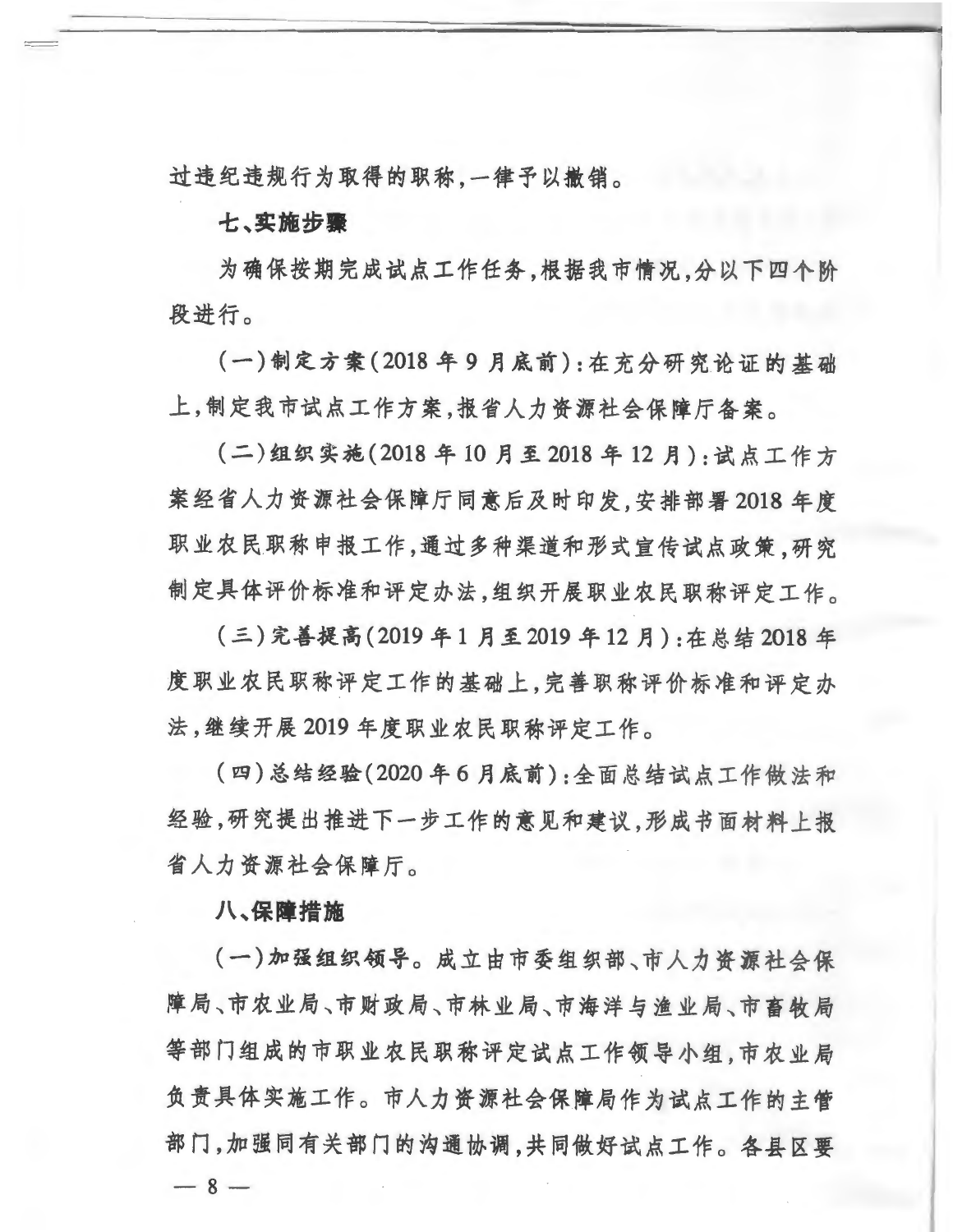精心部署落实,把职业农民职称评定工作与职业农民认定工作结 合起来,大力推进乡村人才振兴。

(二)搞好典论宣传。要动员县区、乡镇(街道)、村居社区干 部和"三支一扶"高校毕业生等各方面社会力量,深入农村,宣讲 试点政策;利用电视、广播、报纸、网络、手机短信等方式,广泛开展 试点政策宣传,并针对职业农民提出的问题,及时答疑解惑。

(三)强化评定监督。充分利用内控外审评估机制,提高廉政 风险防范水平。严格执行职称评定工作程序和规则,加强对专家、 工作人员和评定过程的监督管理,建立回避、保密、过程记录、档案 管理、廉洁自律等制度。推行"阳光职称",实行政策公开、标准公 开、程序公开、结果公开、评前和评后公示。扩大社会监督主体,邀 请人大代表、政协委员、新闻媒体记者等参与监督。